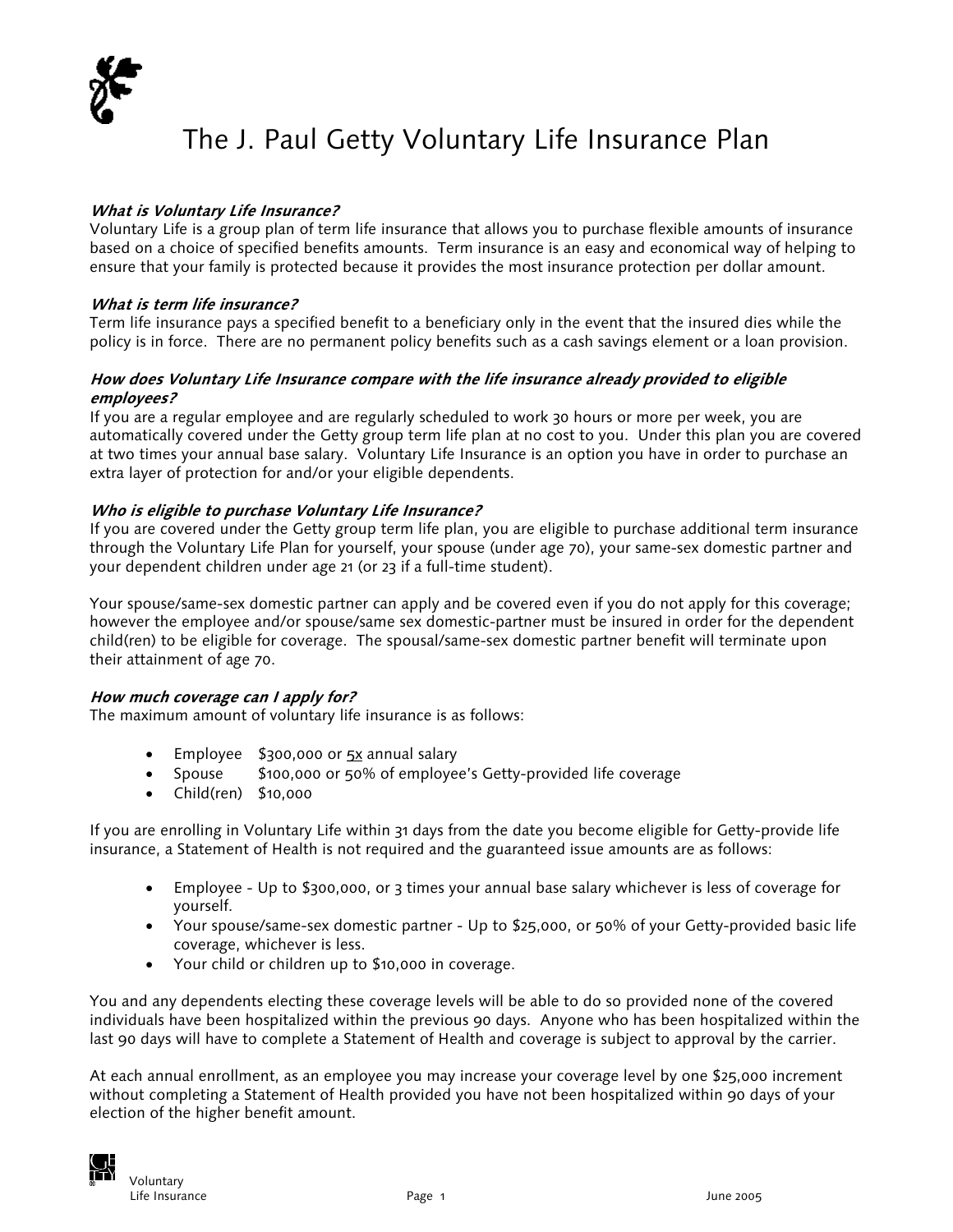

A Statement of Health is required: a) if coverage is not elected within 31 days from the date you become eligible for the Getty-provided life insurance; b) for increases of more than one increment of \$25,000 at annual enrollment; c) for all increases in coverage outside of annual enrollment; and d) for any increase in dependent coverage.

#### **How are premiums paid?**

Premiums are paid by convenient bi-weekly payroll deduction.

#### **What is the cost?**

The cost of your insurance and your spouse's/same-sex domestic partner's insurance varies with age. The premium will not change until the plan anniversary following the insured's advance into the next age bracket. Bi-weekly premiums for each \$25,000 increment are listed below.

# **RATES PER PAY PERIOD**

#### **Employee Coverage**

| Coverage  | $< -29$ | $30 - 34$ | $35 - 39$ | $40 - 44$ | $45 - 49$ | $50 - 54$ | 55-59   | 60-64    | 65-69   | $70 - 74$ | $75 - 79$ | 80 >     |
|-----------|---------|-----------|-----------|-----------|-----------|-----------|---------|----------|---------|-----------|-----------|----------|
| \$25,000  | \$.69   | \$0.92    | \$1.15    | \$1.38    | \$2.08    | \$3.46    | \$6.23  | \$8.54   | \$15.81 | \$25.73   | \$41.65   | \$67.38  |
| \$50,000  | \$1.38  | \$1.85    | \$2.31    | \$2.77    | \$4.15    | \$6.92    | \$12.46 | \$17.08  | \$31.62 | \$51.46   | \$83.31   | \$134.77 |
| \$75,000  | \$2.08  | \$2.77    | \$3.46    | \$4.15    | \$6.23    | \$10.38   | \$18.69 | \$25.62  | \$47.42 | \$77.19   | \$124.96  | \$202.15 |
| \$100,000 | \$2.77  | \$3.69    | \$4.62    | \$5.54    | \$8.31    | \$13.85   | \$24.92 | \$34.15  | \$63.23 | \$102.92  | \$166.62  | \$269.54 |
| \$125,000 | \$3.46  | \$4.62    | \$5.77    | \$6.92    | \$10.38   | \$17.31   | \$31.15 | \$42.69  | \$79.0  | \$128.65  | \$208.27  | \$336.92 |
|           |         |           |           |           |           |           |         |          |         |           |           |          |
| \$150,000 | \$4.15  | \$5.54    | \$6.92    | \$8.31    | \$12.46   | \$20.77   | \$37.38 | \$51.23  | \$94.8  | \$154.38  | \$249.92  | \$404.31 |
|           |         |           |           |           |           |           |         |          | 5       |           |           |          |
| \$175,000 | \$4.85  | \$6.46    | \$8.08    | \$9.69    | \$14.54   | \$24.23   | \$43.62 | \$59.77  | \$110.6 | \$180.12  | \$291.58  | \$471.69 |
|           |         |           |           |           |           |           |         |          |         |           |           |          |
| \$200,000 | \$5.54  | \$7.38    | \$9.23    | \$11.08   | \$16.62   | \$27.69   | \$49.85 | \$68.31  | \$126.4 | \$205.85  | \$333.23  | \$539.08 |
|           |         |           |           |           |           |           |         |          | 6       |           |           |          |
| \$225,000 | \$6.23  | \$8.31    | \$10.38   | \$12.46   | \$18.69   | \$31.15   | \$56.08 | \$76.85  | \$142.2 | \$231.58  | \$374.88  | \$606.46 |
|           |         |           |           |           |           |           |         |          |         |           |           |          |
| \$250,000 | \$6.92  | \$9.23    | \$11.54   | \$13.85   | \$20.77   | \$34.62   | \$62.31 | \$85.38  | \$158.0 | \$257.31  | \$416.54  | \$673.85 |
|           |         |           |           |           |           |           |         |          | 8       |           |           |          |
| \$275,000 | \$7.62  | \$10.15   | \$12.69   | \$15.23   | \$22.85   | \$38.08   | \$68.54 | \$93.92  | \$173.8 | \$283.04  | \$458.19  | \$741.23 |
|           |         |           |           |           |           |           |         |          | 8       |           |           |          |
| \$300,000 | \$8.31  | \$11.08   | \$13.85   | \$16.62   | \$24.92   | \$41.54   | \$74.77 | \$102.46 | \$189.6 | \$308.77  | \$499.85  | \$808.62 |
|           |         |           |           |           |           |           |         |          | 9       |           |           |          |

#### **Spousal/Same-Sex Domestic Partner Coverage**

| Coverage  | $< -29$ | 30-34  | $35 - 39$ | $40 - 44$ | $45 - 49$ | 50-54   | 55-59   | 60-64   | 65-69   |
|-----------|---------|--------|-----------|-----------|-----------|---------|---------|---------|---------|
| \$25,000  | \$0.69  | \$0.92 | \$1.15    | \$1.38    | \$2.08    | \$3.46  | \$6.23  | \$8.54  | \$15.81 |
| \$50,000  | \$1.38  | \$1.85 | \$2.31    | \$2.77    | \$4.15    | \$6.92  | \$12.46 | \$17.08 | \$31.62 |
| \$75,000  | \$2.08  | \$2.77 | \$3.46    | \$4.15    | \$6.23    | \$10.38 | \$18.69 | \$25.62 | \$47.42 |
| \$100,000 | \$2.77  | \$3.69 | \$4.62    | \$5.54    | \$8.31    | \$13.85 | \$24.92 | \$34.15 | \$63.23 |

#### **Child(ren) Life Insurance**

| Coverage | <23    |
|----------|--------|
| \$2,500  | \$0.22 |
| \$5,000  | \$.44  |
| \$7,500  | \$.66  |
| \$10,000 | \$ 88  |

Children may be covered up to age 21 or up to age 23 if a full-time student at an accredited institution.